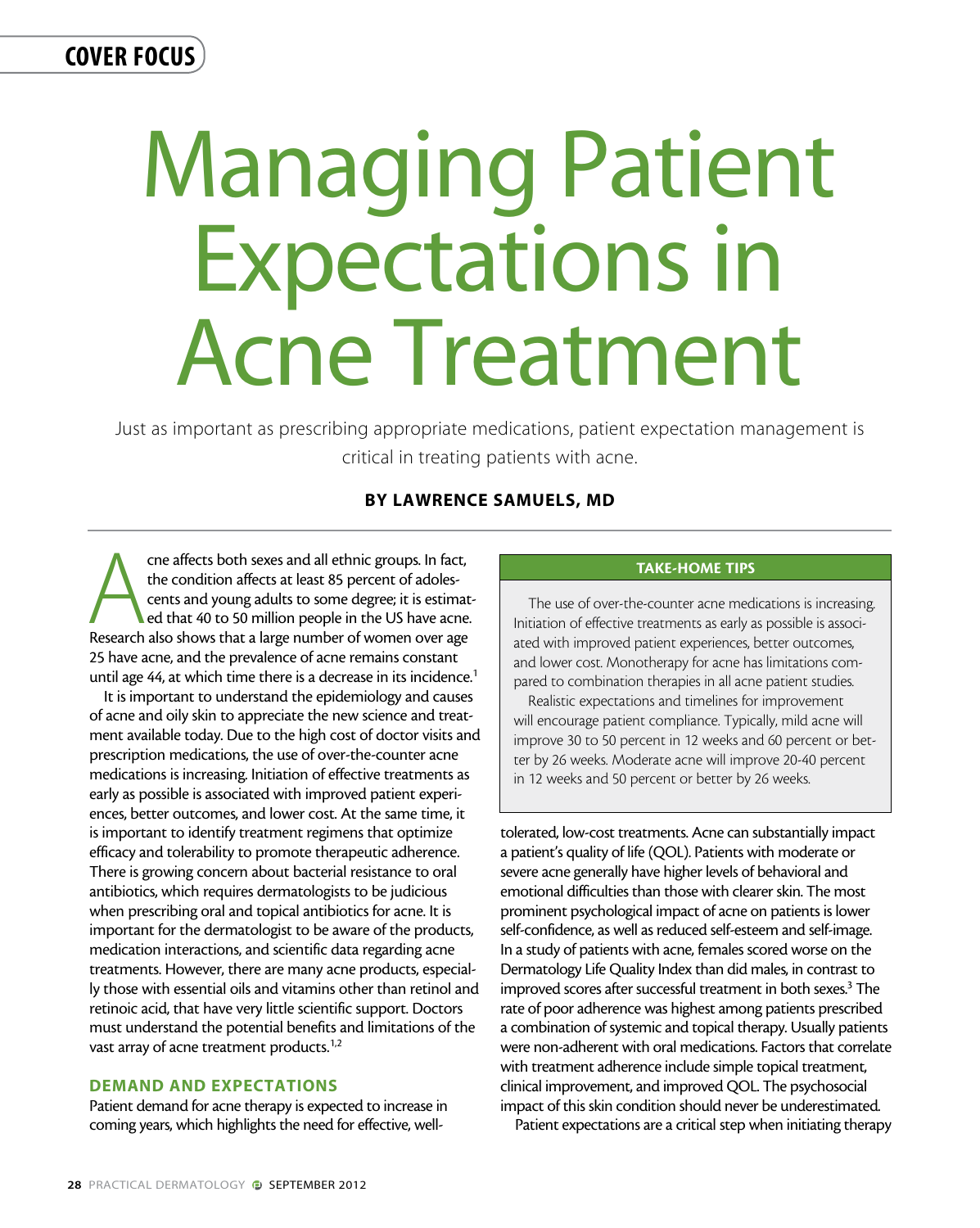for acne. Realistic expectations and timelines for improvement will encourage patient compliance. Typically, mild acne will improve 30 to 50 percent in 12 weeks and 60 percent or better by 26 weeks. Moderate acne will improve 20 to 40 percent in 12 weeks and 50 percent or better by 26 weeks. The treatment of acne vulgaris is a long-term process that must be individualized for each patient. The two most important factors for the initial treatment of acne are skin type and acne severity.<sup>1-3</sup>

#### **ETIOLOGY**

support the patients' dietary restrictions or supplementations based on their food diaries or experience. abors are pubelty. Also, stress can imacrice normone ievers, compared to the association between diet and acne is con-The cause of acne is multifactorial. Female and male hormones that impact the pilosebaceous gland are in higher concentrations after puberty. Also, stress can influence hormone levels, troversial at every level. There is weak evidence that high dairy intake and high glycemic index dietary habits increase acne activity.<sup>4</sup> Physicians should always listen to their patients and

support<br>based or<br>Our u<br>improve<br>There ar Our understanding of the pathophysiology of acne has improved, but the exact mechanisms are yet to be elucidated. There are four major pathogenic factors of acne. Altered keratinization and abnormal skin cell growth in the pore create a dead skin cell/protein/lipid complex that plugs the pilosebaceous gland (microcomedone). Abnormal sebum production and swollen sebaceous glands are present in acne-prone individuals. Also, the composition of free fatty acids secreted by acne-prone individuals differs from those in acne-free individuals. Sebum contains a mixture of cholesterol, free fatty acids, fatty alcohols, triglycerides, wax esters, sterol esters, and squalene.<sup>5</sup> The best indicators of sebaceous activity are levels of wax esters and squalene, as they are unique to sebum and sebocytes. Abnormal bacterial colonization (*propionibacterium acnes*) in the pilosebaceous unit occurs in acne-prone individuals. *P. acnes* produce hyaluronidases, lipases, and neutrophil chemotatic factor proteases, resulting in inflammation and tissue injury. *P. acnes* create a glycocalyx biofilm in the pore, which adds to the formation of the microcomedone. Lastly, an exaggerated immune and inflammatory response to microcomedones, sebum, and follicular bacteria produces papules, pustules, nodules, and cysts in acne-prone individuals.

#### **PATHOPHYSIOLOGY**

Recent evidence suggests that inflammation rather than abnormal keratinization creates a microcomedone. However, in either case, the initial lesion in acne is the comedone. A comedone starts in the pilosebaceous gland as an expanding mass of cellular debris, keratin protein, and lipid material. Bacteria (p*roprionebacterium acnes*) populate the blocked pilosebaceous gland and produce an inflammatory response by their lipolytic activity within the plugged pilosebaceous unit. This begins the

melines for improvement<br>
ypically, mild acne will<br>
s and 60 percent or better<br>
forecome inflam<br>
rove 20 to 40 percent in 12<br>
which releases small amour development of small, red papules. As it grows in size, the follicle wall thins and the follicle itself dilates (stretches and swells). Comedones become inflamed when the follicle wall is ruptured, which releases small amounts of cellular and lipid material into the dermis (papules and pustules). Release of all the bacteria and cellular and lipid material in a single comedone produces a full inflammatory response (nodules and cysts).

#### Acne Treatment Ingredients

the oils on the surface of the skin produced by the oil glands Benzoyl peroxide kills the bacteria that cause acne and oxidize (sebaceous glands). Some patients are sensitive to benzoyl peroxide and a few develop an allergic skin reaction, which includes redness, itching, stinging, and sometimes swelling of the skin.<sup>6</sup> Its strong oxidative properties can bleach hair and clothing, as well as create sun sensitivity in some patients. In addition, benzoyl peroxides may oxidize other acne medications rendering them ineffective. Most importantly, studies indicate that there is a synergistic effect, improving acne when benzoyl peroxides are combined with other compatible anti-acne ingredients, but these are only available by prescription.<sup>6-9</sup> A study found that dryness and irritation associated with a clindamycin/benzoyl peroxide (5%) fixed combination treatment often led to nonadherence among patients. Benzoyl peroxide products are in acne washes, leave-on products, and spot treatments.

Salicylic acid is an organic, beta hydroxy acid, which is a natural plant-derived ingredient. It causes cells of the stratum corneum to shed more rapidly, preventing pores from clogging and allowing space for new cell growth. This helps reduce and prevent blackheads. Salicylic acid is found in acne cleansers and topical acne treatments and is less irritating than benzoyl peroxide. It is designed to cleanse, exfoliate, and prepare the skin to make other anti-acne ingredients more effective. Although it reduces bacteria and excess oil from the skin, its major corrective effect is correcting abnormal keratinization.<sup>10</sup>

Alpha hydroxy acids are used to treat acne, as they have desquamating (comedolytic) and antibacterial properties. The efficacy of glycolic acid is related to the free-acid concentration; it can be combined with salicylic acid to enhance the desquamation of keratin plugs and reduce blackhead formation. Glypoic complex is a combination of glycolic acid and alpha lipoic acid, designed to utilize the benefit of two ingredients in one product. The major effect is eliminating abnormal keratinization. Glycolic acid is found in acne cleansers and leave-on products.<sup>10</sup>

Superficial glycolic acid and salicylic acid peels are used to treat acne. They create exfoliate corneocytes by disrupting connections between keratinocytes,—reducing microcomedones.10

A variety of over-the-counter and prescription retinoids are available to treat acne. These products are transported into keratinocytes, normalizing follicular keratinization-reducing blackhead formation. Retinol is the most effective over-the-